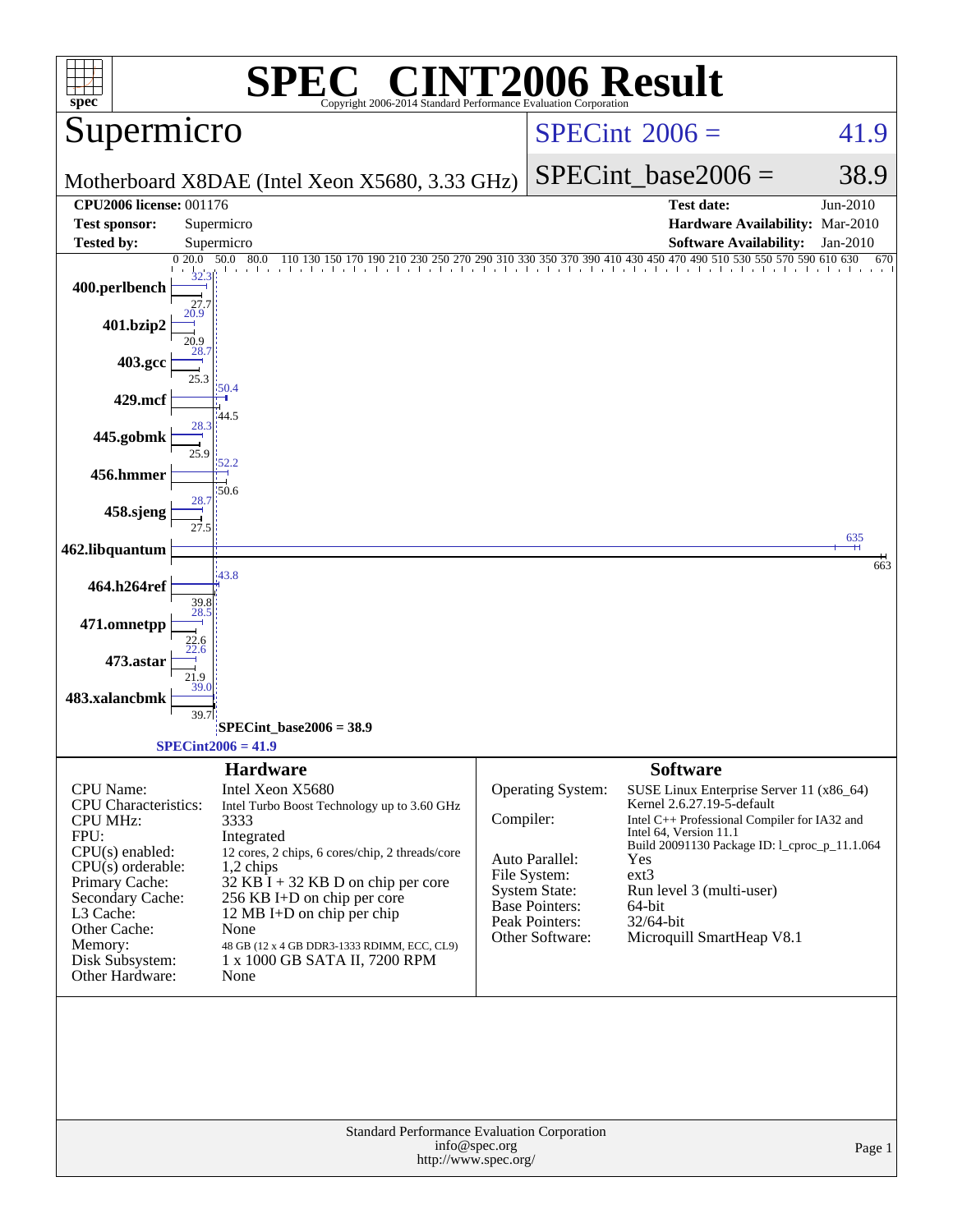

# **[SPEC CINT2006 Result](http://www.spec.org/auto/cpu2006/Docs/result-fields.html#SPECCINT2006Result)**

### Supermicro

### $SPECint2006 = 41.9$  $SPECint2006 = 41.9$

Motherboard X8DAE (Intel Xeon X5680, 3.33 GHz)

SPECint base2006 =  $38.9$ 

**[CPU2006 license:](http://www.spec.org/auto/cpu2006/Docs/result-fields.html#CPU2006license)** 001176

| <b>CPU2006 license: 001176</b> |            | <b>Test date:</b>                      | $Jun-2010$ |
|--------------------------------|------------|----------------------------------------|------------|
| <b>Test sponsor:</b>           | Supermicro | <b>Hardware Availability: Mar-2010</b> |            |
| <b>Tested by:</b>              | Supermicro | <b>Software Availability:</b> Jan-2010 |            |

#### **[Results Table](http://www.spec.org/auto/cpu2006/Docs/result-fields.html#ResultsTable)**

|                         |                                                                                                          | <b>Peak</b><br><b>Base</b> |                |       |                |       |                |              |                |              |                |              |
|-------------------------|----------------------------------------------------------------------------------------------------------|----------------------------|----------------|-------|----------------|-------|----------------|--------------|----------------|--------------|----------------|--------------|
| <b>Benchmark</b>        | <b>Seconds</b>                                                                                           | Ratio                      | <b>Seconds</b> | Ratio | <b>Seconds</b> | Ratio | <b>Seconds</b> | <b>Ratio</b> | <b>Seconds</b> | <b>Ratio</b> | <b>Seconds</b> | <b>Ratio</b> |
| $ 400.\text{perlbench}$ | 354                                                                                                      | 27.6                       | 353            | 27.7  | 353            | 27.7  | 303            | 32.2         | 302            | 32.3         | 302            | 32.3         |
| 401.bzip2               | 461                                                                                                      | 20.9                       | 462            | 20.9  | 462            | 20.9  | 461            | 20.9         | 461            | 20.9         | 462            | 20.9         |
| $403.\text{gcc}$        | 318                                                                                                      | 25.3                       | 318            | 25.3  | 319            | 25.2  | 281            | 28.7         | 281            | 28.7         | 283            | 28.5         |
| $429$ .mcf              | 205                                                                                                      | 44.5                       | 205            | 44.4  | 205            | 44.5  | 181            | 50.4         | 178            | 51.3         | 183            | 49.8         |
| $445$ .gobmk            | 407                                                                                                      | 25.8                       | 404            | 26.0  | 405            | 25.9  | 370            | 28.3         | 370            | 28.3         | 370            | 28.3         |
| 456.hmmer               | 184                                                                                                      | 50.7                       | 184            | 50.6  | 185            | 50.4  | 179            | 52.2         | 179            | 52.2         | 179            | 52.2         |
| 458 sjeng               | 440                                                                                                      | 27.5                       | 441            | 27.4  | 439            | 27.5  | 422            | 28.7         | 422            | 28.7         | 421            | 28.7         |
| 462.libquantum          | 31.2                                                                                                     | 663                        | 31.2           | 663   | 31.4           | 659   | 32.6           | 635          | 33.6           | 616          | 32.4           | 639          |
| 464.h264ref             | 558                                                                                                      | 39.7                       | 556            | 39.8  | 555            | 39.9  | 506            | 43.8         | 507            | 43.6         | 506            | 43.8         |
| $ 471$ .omnetpp         | 276                                                                                                      | 22.6                       | 277            | 22.6  | 276            | 22.6  | 216            | 28.9         | 220            | 28.4         | 219            | 28.5         |
| $473$ . astar           | 321                                                                                                      | 21.9                       | 322            | 21.8  | 321            | 21.9  | 310            | 22.6         | 310            | 22.7         | 310            | 22.6         |
| 483.xalancbmk           | 176                                                                                                      | 39.3                       | 174            | 39.7  | 173            | 39.9  | 177            | 39.1         | 177            | <u>39.0</u>  | 177            | 38.9         |
|                         | Results appear in the order in which they were run. Bold underlined text indicates a median measurement. |                            |                |       |                |       |                |              |                |              |                |              |

### **[Operating System Notes](http://www.spec.org/auto/cpu2006/Docs/result-fields.html#OperatingSystemNotes)**

 'ulimit -s unlimited' was used to set the stack size to unlimited prior to run OMP\_NUM\_THREADS set to number of cores KMP\_AFFINITY set to granularity=fine,scatter

### **[Platform Notes](http://www.spec.org/auto/cpu2006/Docs/result-fields.html#PlatformNotes)**

 Fan speed set to Full Speed in BIOS Setup. As tested, the system used a Supermicro CSE-743TQ-865B chassis and a Matrox G550 graphics card. The chassis is configured with a PWS-865-PQ power supply, 2 SNK-P0038P heatsinks, as well as 4 FAN-0074L and 2 FAN-0082L4 cooling fans.

### **[General Notes](http://www.spec.org/auto/cpu2006/Docs/result-fields.html#GeneralNotes)**

Binaries were compiled on SLES 10 with Binutils 2.18.50.0.7.20080502

# **[Base Compiler Invocation](http://www.spec.org/auto/cpu2006/Docs/result-fields.html#BaseCompilerInvocation)**

[C benchmarks](http://www.spec.org/auto/cpu2006/Docs/result-fields.html#Cbenchmarks):  $\text{icc}$   $-\text{m64}$ 

[C++ benchmarks:](http://www.spec.org/auto/cpu2006/Docs/result-fields.html#CXXbenchmarks) [icpc -m64](http://www.spec.org/cpu2006/results/res2010q3/cpu2006-20100607-11559.flags.html#user_CXXbase_intel_icpc_64bit_fc66a5337ce925472a5c54ad6a0de310)

> Standard Performance Evaluation Corporation [info@spec.org](mailto:info@spec.org) <http://www.spec.org/>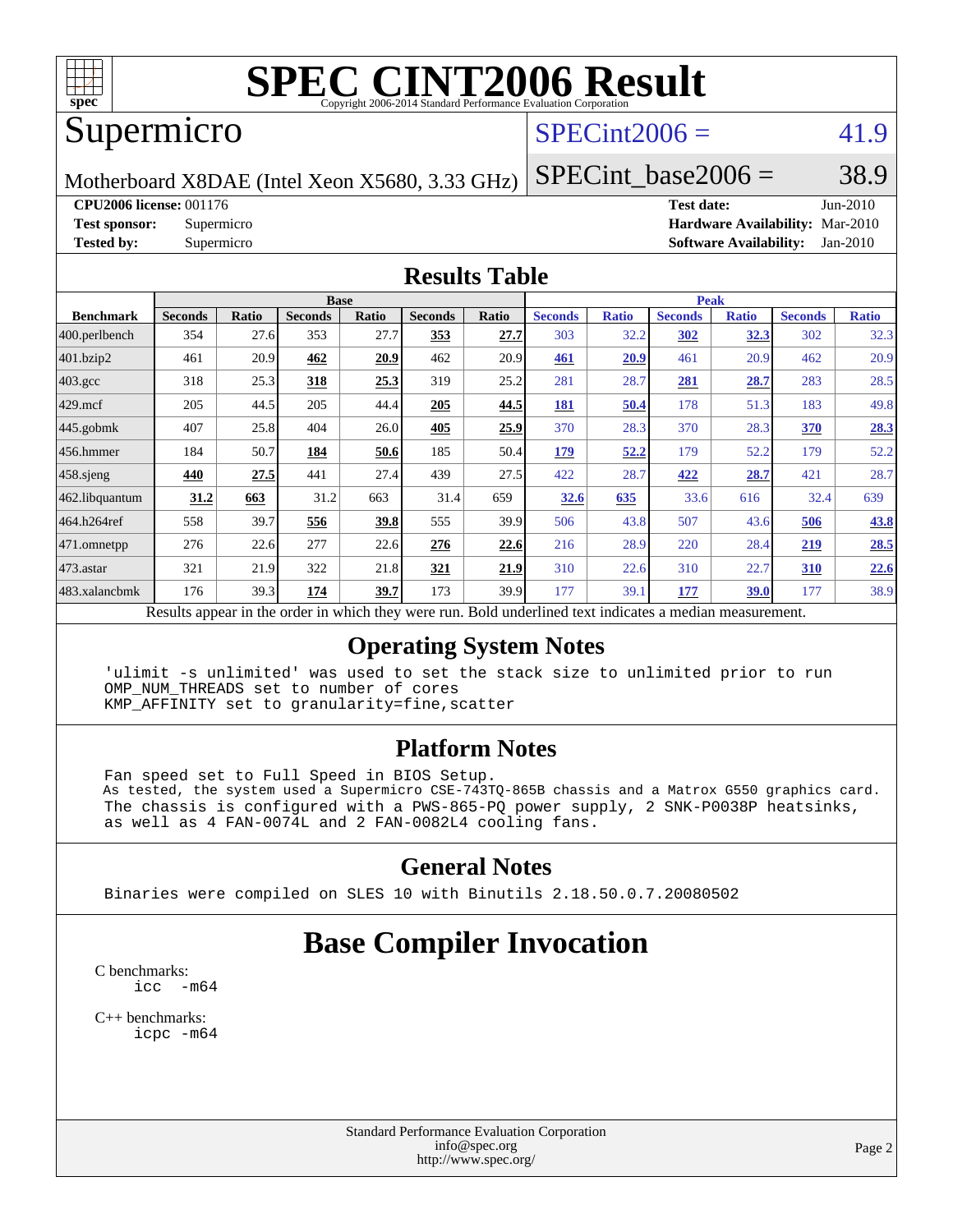

# **[SPEC CINT2006 Result](http://www.spec.org/auto/cpu2006/Docs/result-fields.html#SPECCINT2006Result)**

Supermicro

 $SPECint2006 = 41.9$  $SPECint2006 = 41.9$ 

Motherboard X8DAE (Intel Xeon X5680, 3.33 GHz)

SPECint base2006 =  $38.9$ 

**[CPU2006 license:](http://www.spec.org/auto/cpu2006/Docs/result-fields.html#CPU2006license)** 001176 **[Test date:](http://www.spec.org/auto/cpu2006/Docs/result-fields.html#Testdate)** Jun-2010 **[Test sponsor:](http://www.spec.org/auto/cpu2006/Docs/result-fields.html#Testsponsor)** Supermicro **[Hardware Availability:](http://www.spec.org/auto/cpu2006/Docs/result-fields.html#HardwareAvailability)** Mar-2010 **[Tested by:](http://www.spec.org/auto/cpu2006/Docs/result-fields.html#Testedby)** Supermicro **[Software Availability:](http://www.spec.org/auto/cpu2006/Docs/result-fields.html#SoftwareAvailability)** Jan-2010

### **[Base Portability Flags](http://www.spec.org/auto/cpu2006/Docs/result-fields.html#BasePortabilityFlags)**

 400.perlbench: [-DSPEC\\_CPU\\_LP64](http://www.spec.org/cpu2006/results/res2010q3/cpu2006-20100607-11559.flags.html#b400.perlbench_basePORTABILITY_DSPEC_CPU_LP64) [-DSPEC\\_CPU\\_LINUX\\_X64](http://www.spec.org/cpu2006/results/res2010q3/cpu2006-20100607-11559.flags.html#b400.perlbench_baseCPORTABILITY_DSPEC_CPU_LINUX_X64) 401.bzip2: [-DSPEC\\_CPU\\_LP64](http://www.spec.org/cpu2006/results/res2010q3/cpu2006-20100607-11559.flags.html#suite_basePORTABILITY401_bzip2_DSPEC_CPU_LP64) 403.gcc: [-DSPEC\\_CPU\\_LP64](http://www.spec.org/cpu2006/results/res2010q3/cpu2006-20100607-11559.flags.html#suite_basePORTABILITY403_gcc_DSPEC_CPU_LP64) 429.mcf: [-DSPEC\\_CPU\\_LP64](http://www.spec.org/cpu2006/results/res2010q3/cpu2006-20100607-11559.flags.html#suite_basePORTABILITY429_mcf_DSPEC_CPU_LP64) 445.gobmk: [-DSPEC\\_CPU\\_LP64](http://www.spec.org/cpu2006/results/res2010q3/cpu2006-20100607-11559.flags.html#suite_basePORTABILITY445_gobmk_DSPEC_CPU_LP64) 456.hmmer: [-DSPEC\\_CPU\\_LP64](http://www.spec.org/cpu2006/results/res2010q3/cpu2006-20100607-11559.flags.html#suite_basePORTABILITY456_hmmer_DSPEC_CPU_LP64) 458.sjeng: [-DSPEC\\_CPU\\_LP64](http://www.spec.org/cpu2006/results/res2010q3/cpu2006-20100607-11559.flags.html#suite_basePORTABILITY458_sjeng_DSPEC_CPU_LP64) 462.libquantum: [-DSPEC\\_CPU\\_LP64](http://www.spec.org/cpu2006/results/res2010q3/cpu2006-20100607-11559.flags.html#suite_basePORTABILITY462_libquantum_DSPEC_CPU_LP64) [-DSPEC\\_CPU\\_LINUX](http://www.spec.org/cpu2006/results/res2010q3/cpu2006-20100607-11559.flags.html#b462.libquantum_baseCPORTABILITY_DSPEC_CPU_LINUX) 464.h264ref: [-DSPEC\\_CPU\\_LP64](http://www.spec.org/cpu2006/results/res2010q3/cpu2006-20100607-11559.flags.html#suite_basePORTABILITY464_h264ref_DSPEC_CPU_LP64) 471.omnetpp: [-DSPEC\\_CPU\\_LP64](http://www.spec.org/cpu2006/results/res2010q3/cpu2006-20100607-11559.flags.html#suite_basePORTABILITY471_omnetpp_DSPEC_CPU_LP64) 473.astar: [-DSPEC\\_CPU\\_LP64](http://www.spec.org/cpu2006/results/res2010q3/cpu2006-20100607-11559.flags.html#suite_basePORTABILITY473_astar_DSPEC_CPU_LP64) 483.xalancbmk: [-DSPEC\\_CPU\\_LP64](http://www.spec.org/cpu2006/results/res2010q3/cpu2006-20100607-11559.flags.html#suite_basePORTABILITY483_xalancbmk_DSPEC_CPU_LP64) [-DSPEC\\_CPU\\_LINUX](http://www.spec.org/cpu2006/results/res2010q3/cpu2006-20100607-11559.flags.html#b483.xalancbmk_baseCXXPORTABILITY_DSPEC_CPU_LINUX)

### **[Base Optimization Flags](http://www.spec.org/auto/cpu2006/Docs/result-fields.html#BaseOptimizationFlags)**

[C benchmarks](http://www.spec.org/auto/cpu2006/Docs/result-fields.html#Cbenchmarks):

[-xSSE4.2](http://www.spec.org/cpu2006/results/res2010q3/cpu2006-20100607-11559.flags.html#user_CCbase_f-xSSE42_f91528193cf0b216347adb8b939d4107) [-ipo](http://www.spec.org/cpu2006/results/res2010q3/cpu2006-20100607-11559.flags.html#user_CCbase_f-ipo) [-O3](http://www.spec.org/cpu2006/results/res2010q3/cpu2006-20100607-11559.flags.html#user_CCbase_f-O3) [-no-prec-div](http://www.spec.org/cpu2006/results/res2010q3/cpu2006-20100607-11559.flags.html#user_CCbase_f-no-prec-div) [-static](http://www.spec.org/cpu2006/results/res2010q3/cpu2006-20100607-11559.flags.html#user_CCbase_f-static) [-parallel](http://www.spec.org/cpu2006/results/res2010q3/cpu2006-20100607-11559.flags.html#user_CCbase_f-parallel) [-opt-prefetch](http://www.spec.org/cpu2006/results/res2010q3/cpu2006-20100607-11559.flags.html#user_CCbase_f-opt-prefetch)

[C++ benchmarks:](http://www.spec.org/auto/cpu2006/Docs/result-fields.html#CXXbenchmarks)

[-xSSE4.2](http://www.spec.org/cpu2006/results/res2010q3/cpu2006-20100607-11559.flags.html#user_CXXbase_f-xSSE42_f91528193cf0b216347adb8b939d4107) [-ipo](http://www.spec.org/cpu2006/results/res2010q3/cpu2006-20100607-11559.flags.html#user_CXXbase_f-ipo) [-O3](http://www.spec.org/cpu2006/results/res2010q3/cpu2006-20100607-11559.flags.html#user_CXXbase_f-O3) [-no-prec-div](http://www.spec.org/cpu2006/results/res2010q3/cpu2006-20100607-11559.flags.html#user_CXXbase_f-no-prec-div) [-opt-prefetch](http://www.spec.org/cpu2006/results/res2010q3/cpu2006-20100607-11559.flags.html#user_CXXbase_f-opt-prefetch) [-Wl,-z,muldefs](http://www.spec.org/cpu2006/results/res2010q3/cpu2006-20100607-11559.flags.html#user_CXXbase_link_force_multiple1_74079c344b956b9658436fd1b6dd3a8a) [-L/home/cmplr/usr3/alrahate/cpu2006.1.1.ic11.1/libic11.1-64bit -lsmartheap64](http://www.spec.org/cpu2006/results/res2010q3/cpu2006-20100607-11559.flags.html#user_CXXbase_SmartHeap64_e2306cda84805d1ab360117a79ff779c)

### **[Base Other Flags](http://www.spec.org/auto/cpu2006/Docs/result-fields.html#BaseOtherFlags)**

[C benchmarks](http://www.spec.org/auto/cpu2006/Docs/result-fields.html#Cbenchmarks):

403.gcc: [-Dalloca=\\_alloca](http://www.spec.org/cpu2006/results/res2010q3/cpu2006-20100607-11559.flags.html#b403.gcc_baseEXTRA_CFLAGS_Dalloca_be3056838c12de2578596ca5467af7f3)

### **[Peak Compiler Invocation](http://www.spec.org/auto/cpu2006/Docs/result-fields.html#PeakCompilerInvocation)**

[C benchmarks \(except as noted below\)](http://www.spec.org/auto/cpu2006/Docs/result-fields.html#Cbenchmarksexceptasnotedbelow):

icc  $-m64$ 

400.perlbench: [icc -m32](http://www.spec.org/cpu2006/results/res2010q3/cpu2006-20100607-11559.flags.html#user_peakCCLD400_perlbench_intel_icc_32bit_a6a621f8d50482236b970c6ac5f55f93)

429.mcf: [icc -m32](http://www.spec.org/cpu2006/results/res2010q3/cpu2006-20100607-11559.flags.html#user_peakCCLD429_mcf_intel_icc_32bit_a6a621f8d50482236b970c6ac5f55f93)

445.gobmk: [icc -m32](http://www.spec.org/cpu2006/results/res2010q3/cpu2006-20100607-11559.flags.html#user_peakCCLD445_gobmk_intel_icc_32bit_a6a621f8d50482236b970c6ac5f55f93)

464.h264ref: [icc -m32](http://www.spec.org/cpu2006/results/res2010q3/cpu2006-20100607-11559.flags.html#user_peakCCLD464_h264ref_intel_icc_32bit_a6a621f8d50482236b970c6ac5f55f93)

[C++ benchmarks \(except as noted below\):](http://www.spec.org/auto/cpu2006/Docs/result-fields.html#CXXbenchmarksexceptasnotedbelow) [icpc -m32](http://www.spec.org/cpu2006/results/res2010q3/cpu2006-20100607-11559.flags.html#user_CXXpeak_intel_icpc_32bit_4e5a5ef1a53fd332b3c49e69c3330699)

Continued on next page

Standard Performance Evaluation Corporation [info@spec.org](mailto:info@spec.org) <http://www.spec.org/>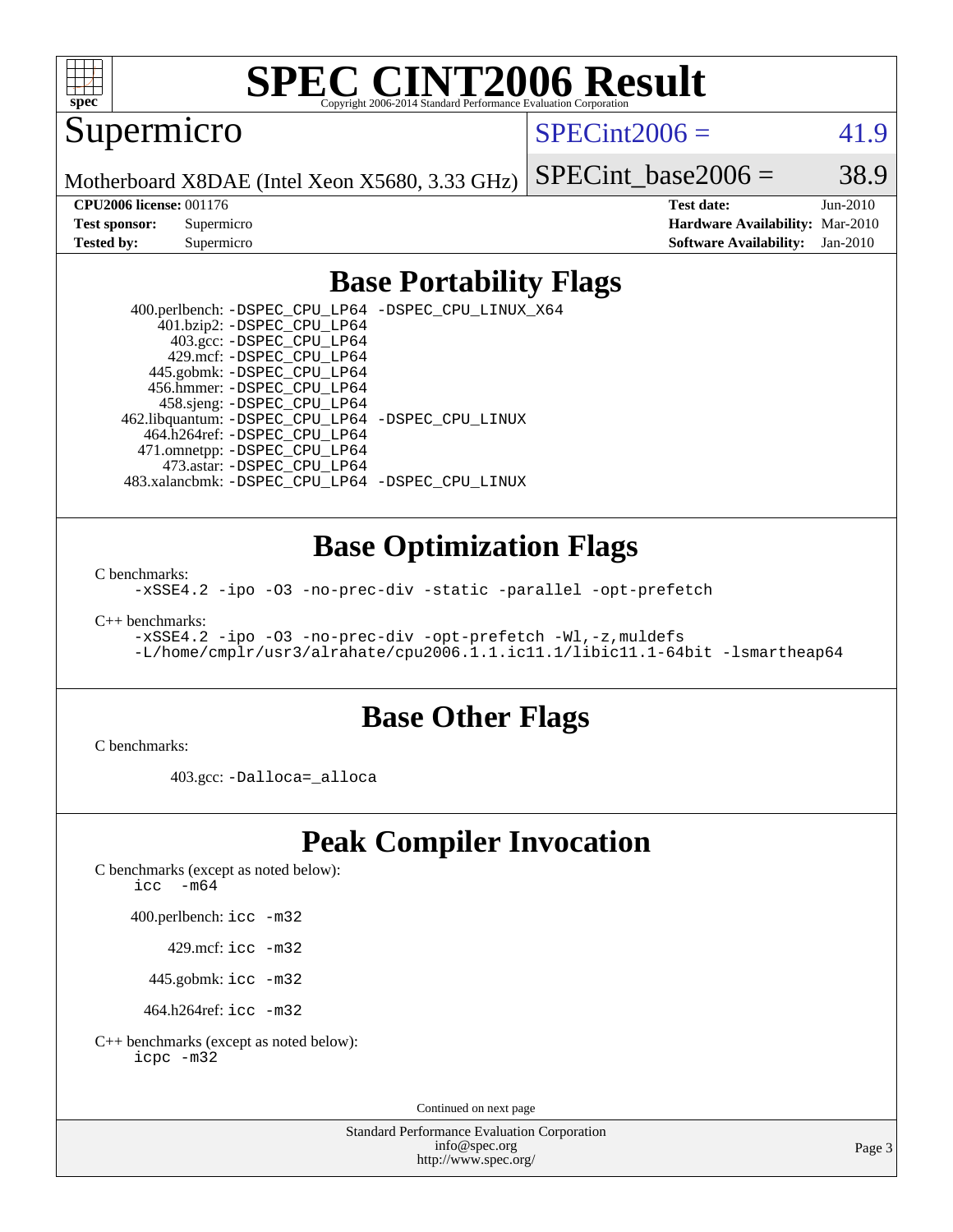

# **[SPEC CINT2006 Result](http://www.spec.org/auto/cpu2006/Docs/result-fields.html#SPECCINT2006Result)**

Supermicro

 $SPECint2006 = 41.9$  $SPECint2006 = 41.9$ 

Motherboard X8DAE (Intel Xeon X5680, 3.33 GHz)

SPECint base2006 =  $38.9$ 

**[CPU2006 license:](http://www.spec.org/auto/cpu2006/Docs/result-fields.html#CPU2006license)** 001176 **[Test date:](http://www.spec.org/auto/cpu2006/Docs/result-fields.html#Testdate)** Jun-2010 **[Test sponsor:](http://www.spec.org/auto/cpu2006/Docs/result-fields.html#Testsponsor)** Supermicro **[Hardware Availability:](http://www.spec.org/auto/cpu2006/Docs/result-fields.html#HardwareAvailability)** Mar-2010 **[Tested by:](http://www.spec.org/auto/cpu2006/Docs/result-fields.html#Testedby)** Supermicro **[Software Availability:](http://www.spec.org/auto/cpu2006/Docs/result-fields.html#SoftwareAvailability)** Jan-2010

# **[Peak Compiler Invocation \(Continued\)](http://www.spec.org/auto/cpu2006/Docs/result-fields.html#PeakCompilerInvocation)**

473.astar: [icpc -m64](http://www.spec.org/cpu2006/results/res2010q3/cpu2006-20100607-11559.flags.html#user_peakCXXLD473_astar_intel_icpc_64bit_fc66a5337ce925472a5c54ad6a0de310)

### **[Peak Portability Flags](http://www.spec.org/auto/cpu2006/Docs/result-fields.html#PeakPortabilityFlags)**

 400.perlbench: [-DSPEC\\_CPU\\_LINUX\\_IA32](http://www.spec.org/cpu2006/results/res2010q3/cpu2006-20100607-11559.flags.html#b400.perlbench_peakCPORTABILITY_DSPEC_CPU_LINUX_IA32) 401.bzip2: [-DSPEC\\_CPU\\_LP64](http://www.spec.org/cpu2006/results/res2010q3/cpu2006-20100607-11559.flags.html#suite_peakPORTABILITY401_bzip2_DSPEC_CPU_LP64)

 403.gcc: [-DSPEC\\_CPU\\_LP64](http://www.spec.org/cpu2006/results/res2010q3/cpu2006-20100607-11559.flags.html#suite_peakPORTABILITY403_gcc_DSPEC_CPU_LP64) 456.hmmer: [-DSPEC\\_CPU\\_LP64](http://www.spec.org/cpu2006/results/res2010q3/cpu2006-20100607-11559.flags.html#suite_peakPORTABILITY456_hmmer_DSPEC_CPU_LP64) 458.sjeng: [-DSPEC\\_CPU\\_LP64](http://www.spec.org/cpu2006/results/res2010q3/cpu2006-20100607-11559.flags.html#suite_peakPORTABILITY458_sjeng_DSPEC_CPU_LP64) 462.libquantum: [-DSPEC\\_CPU\\_LP64](http://www.spec.org/cpu2006/results/res2010q3/cpu2006-20100607-11559.flags.html#suite_peakPORTABILITY462_libquantum_DSPEC_CPU_LP64) [-DSPEC\\_CPU\\_LINUX](http://www.spec.org/cpu2006/results/res2010q3/cpu2006-20100607-11559.flags.html#b462.libquantum_peakCPORTABILITY_DSPEC_CPU_LINUX) 473.astar: [-DSPEC\\_CPU\\_LP64](http://www.spec.org/cpu2006/results/res2010q3/cpu2006-20100607-11559.flags.html#suite_peakPORTABILITY473_astar_DSPEC_CPU_LP64) 483.xalancbmk: [-DSPEC\\_CPU\\_LINUX](http://www.spec.org/cpu2006/results/res2010q3/cpu2006-20100607-11559.flags.html#b483.xalancbmk_peakCXXPORTABILITY_DSPEC_CPU_LINUX)

# **[Peak Optimization Flags](http://www.spec.org/auto/cpu2006/Docs/result-fields.html#PeakOptimizationFlags)**

[C benchmarks](http://www.spec.org/auto/cpu2006/Docs/result-fields.html#Cbenchmarks):

 400.perlbench: [-xSSE4.2](http://www.spec.org/cpu2006/results/res2010q3/cpu2006-20100607-11559.flags.html#user_peakPASS2_CFLAGSPASS2_LDCFLAGS400_perlbench_f-xSSE42_f91528193cf0b216347adb8b939d4107)(pass 2) [-prof-gen](http://www.spec.org/cpu2006/results/res2010q3/cpu2006-20100607-11559.flags.html#user_peakPASS1_CFLAGSPASS1_LDCFLAGS400_perlbench_prof_gen_e43856698f6ca7b7e442dfd80e94a8fc)(pass 1) [-ipo](http://www.spec.org/cpu2006/results/res2010q3/cpu2006-20100607-11559.flags.html#user_peakPASS2_CFLAGSPASS2_LDCFLAGS400_perlbench_f-ipo)(pass 2) [-O3](http://www.spec.org/cpu2006/results/res2010q3/cpu2006-20100607-11559.flags.html#user_peakPASS2_CFLAGSPASS2_LDCFLAGS400_perlbench_f-O3)(pass 2) [-no-prec-div](http://www.spec.org/cpu2006/results/res2010q3/cpu2006-20100607-11559.flags.html#user_peakPASS2_CFLAGSPASS2_LDCFLAGS400_perlbench_f-no-prec-div)(pass 2) [-static](http://www.spec.org/cpu2006/results/res2010q3/cpu2006-20100607-11559.flags.html#user_peakPASS2_CFLAGSPASS2_LDCFLAGS400_perlbench_f-static)(pass 2) [-prof-use](http://www.spec.org/cpu2006/results/res2010q3/cpu2006-20100607-11559.flags.html#user_peakPASS2_CFLAGSPASS2_LDCFLAGS400_perlbench_prof_use_bccf7792157ff70d64e32fe3e1250b55)(pass 2) [-ansi-alias](http://www.spec.org/cpu2006/results/res2010q3/cpu2006-20100607-11559.flags.html#user_peakCOPTIMIZE400_perlbench_f-ansi-alias) [-opt-prefetch](http://www.spec.org/cpu2006/results/res2010q3/cpu2006-20100607-11559.flags.html#user_peakCOPTIMIZE400_perlbench_f-opt-prefetch) 401.bzip2: [-xSSE4.2](http://www.spec.org/cpu2006/results/res2010q3/cpu2006-20100607-11559.flags.html#user_peakPASS2_CFLAGSPASS2_LDCFLAGS401_bzip2_f-xSSE42_f91528193cf0b216347adb8b939d4107)(pass 2) [-prof-gen](http://www.spec.org/cpu2006/results/res2010q3/cpu2006-20100607-11559.flags.html#user_peakPASS1_CFLAGSPASS1_LDCFLAGS401_bzip2_prof_gen_e43856698f6ca7b7e442dfd80e94a8fc)(pass 1) [-ipo](http://www.spec.org/cpu2006/results/res2010q3/cpu2006-20100607-11559.flags.html#user_peakPASS2_CFLAGSPASS2_LDCFLAGS401_bzip2_f-ipo)(pass 2) [-O3](http://www.spec.org/cpu2006/results/res2010q3/cpu2006-20100607-11559.flags.html#user_peakPASS2_CFLAGSPASS2_LDCFLAGS401_bzip2_f-O3)(pass 2) [-no-prec-div](http://www.spec.org/cpu2006/results/res2010q3/cpu2006-20100607-11559.flags.html#user_peakCOPTIMIZEPASS2_CFLAGSPASS2_LDCFLAGS401_bzip2_f-no-prec-div) [-static](http://www.spec.org/cpu2006/results/res2010q3/cpu2006-20100607-11559.flags.html#user_peakPASS2_CFLAGSPASS2_LDCFLAGS401_bzip2_f-static)(pass 2) [-prof-use](http://www.spec.org/cpu2006/results/res2010q3/cpu2006-20100607-11559.flags.html#user_peakPASS2_CFLAGSPASS2_LDCFLAGS401_bzip2_prof_use_bccf7792157ff70d64e32fe3e1250b55)(pass 2) [-auto-ilp32](http://www.spec.org/cpu2006/results/res2010q3/cpu2006-20100607-11559.flags.html#user_peakCOPTIMIZE401_bzip2_f-auto-ilp32) [-opt-prefetch](http://www.spec.org/cpu2006/results/res2010q3/cpu2006-20100607-11559.flags.html#user_peakCOPTIMIZE401_bzip2_f-opt-prefetch) [-ansi-alias](http://www.spec.org/cpu2006/results/res2010q3/cpu2006-20100607-11559.flags.html#user_peakCOPTIMIZE401_bzip2_f-ansi-alias) 403.gcc: [-xSSE4.2](http://www.spec.org/cpu2006/results/res2010q3/cpu2006-20100607-11559.flags.html#user_peakCOPTIMIZE403_gcc_f-xSSE42_f91528193cf0b216347adb8b939d4107) [-ipo](http://www.spec.org/cpu2006/results/res2010q3/cpu2006-20100607-11559.flags.html#user_peakCOPTIMIZE403_gcc_f-ipo) [-O3](http://www.spec.org/cpu2006/results/res2010q3/cpu2006-20100607-11559.flags.html#user_peakCOPTIMIZE403_gcc_f-O3) [-no-prec-div](http://www.spec.org/cpu2006/results/res2010q3/cpu2006-20100607-11559.flags.html#user_peakCOPTIMIZE403_gcc_f-no-prec-div) [-static](http://www.spec.org/cpu2006/results/res2010q3/cpu2006-20100607-11559.flags.html#user_peakCOPTIMIZE403_gcc_f-static) [-inline-calloc](http://www.spec.org/cpu2006/results/res2010q3/cpu2006-20100607-11559.flags.html#user_peakCOPTIMIZE403_gcc_f-inline-calloc) [-opt-malloc-options=3](http://www.spec.org/cpu2006/results/res2010q3/cpu2006-20100607-11559.flags.html#user_peakCOPTIMIZE403_gcc_f-opt-malloc-options_13ab9b803cf986b4ee62f0a5998c2238) [-auto-ilp32](http://www.spec.org/cpu2006/results/res2010q3/cpu2006-20100607-11559.flags.html#user_peakCOPTIMIZE403_gcc_f-auto-ilp32) 429.mcf: [-xSSE4.2](http://www.spec.org/cpu2006/results/res2010q3/cpu2006-20100607-11559.flags.html#user_peakCOPTIMIZE429_mcf_f-xSSE42_f91528193cf0b216347adb8b939d4107) [-ipo](http://www.spec.org/cpu2006/results/res2010q3/cpu2006-20100607-11559.flags.html#user_peakCOPTIMIZE429_mcf_f-ipo) [-O3](http://www.spec.org/cpu2006/results/res2010q3/cpu2006-20100607-11559.flags.html#user_peakCOPTIMIZE429_mcf_f-O3) [-no-prec-div](http://www.spec.org/cpu2006/results/res2010q3/cpu2006-20100607-11559.flags.html#user_peakCOPTIMIZE429_mcf_f-no-prec-div) [-static](http://www.spec.org/cpu2006/results/res2010q3/cpu2006-20100607-11559.flags.html#user_peakCOPTIMIZE429_mcf_f-static) [-opt-prefetch](http://www.spec.org/cpu2006/results/res2010q3/cpu2006-20100607-11559.flags.html#user_peakCOPTIMIZE429_mcf_f-opt-prefetch) 445.gobmk: [-xSSE4.2](http://www.spec.org/cpu2006/results/res2010q3/cpu2006-20100607-11559.flags.html#user_peakPASS2_CFLAGSPASS2_LDCFLAGS445_gobmk_f-xSSE42_f91528193cf0b216347adb8b939d4107)(pass 2) [-prof-gen](http://www.spec.org/cpu2006/results/res2010q3/cpu2006-20100607-11559.flags.html#user_peakPASS1_CFLAGSPASS1_LDCFLAGS445_gobmk_prof_gen_e43856698f6ca7b7e442dfd80e94a8fc)(pass 1) [-prof-use](http://www.spec.org/cpu2006/results/res2010q3/cpu2006-20100607-11559.flags.html#user_peakPASS2_CFLAGSPASS2_LDCFLAGS445_gobmk_prof_use_bccf7792157ff70d64e32fe3e1250b55)(pass 2) [-O2](http://www.spec.org/cpu2006/results/res2010q3/cpu2006-20100607-11559.flags.html#user_peakCOPTIMIZE445_gobmk_f-O2) [-ipo](http://www.spec.org/cpu2006/results/res2010q3/cpu2006-20100607-11559.flags.html#user_peakCOPTIMIZE445_gobmk_f-ipo) [-no-prec-div](http://www.spec.org/cpu2006/results/res2010q3/cpu2006-20100607-11559.flags.html#user_peakCOPTIMIZE445_gobmk_f-no-prec-div) [-ansi-alias](http://www.spec.org/cpu2006/results/res2010q3/cpu2006-20100607-11559.flags.html#user_peakCOPTIMIZE445_gobmk_f-ansi-alias) 456.hmmer: [-xSSE4.2](http://www.spec.org/cpu2006/results/res2010q3/cpu2006-20100607-11559.flags.html#user_peakCOPTIMIZE456_hmmer_f-xSSE42_f91528193cf0b216347adb8b939d4107) [-ipo](http://www.spec.org/cpu2006/results/res2010q3/cpu2006-20100607-11559.flags.html#user_peakCOPTIMIZE456_hmmer_f-ipo) [-O3](http://www.spec.org/cpu2006/results/res2010q3/cpu2006-20100607-11559.flags.html#user_peakCOPTIMIZE456_hmmer_f-O3) [-no-prec-div](http://www.spec.org/cpu2006/results/res2010q3/cpu2006-20100607-11559.flags.html#user_peakCOPTIMIZE456_hmmer_f-no-prec-div) [-static](http://www.spec.org/cpu2006/results/res2010q3/cpu2006-20100607-11559.flags.html#user_peakCOPTIMIZE456_hmmer_f-static) [-unroll2](http://www.spec.org/cpu2006/results/res2010q3/cpu2006-20100607-11559.flags.html#user_peakCOPTIMIZE456_hmmer_f-unroll_784dae83bebfb236979b41d2422d7ec2) [-ansi-alias](http://www.spec.org/cpu2006/results/res2010q3/cpu2006-20100607-11559.flags.html#user_peakCOPTIMIZE456_hmmer_f-ansi-alias) [-auto-ilp32](http://www.spec.org/cpu2006/results/res2010q3/cpu2006-20100607-11559.flags.html#user_peakCOPTIMIZE456_hmmer_f-auto-ilp32) 458.sjeng: [-xSSE4.2](http://www.spec.org/cpu2006/results/res2010q3/cpu2006-20100607-11559.flags.html#user_peakPASS2_CFLAGSPASS2_LDCFLAGS458_sjeng_f-xSSE42_f91528193cf0b216347adb8b939d4107)(pass 2) [-prof-gen](http://www.spec.org/cpu2006/results/res2010q3/cpu2006-20100607-11559.flags.html#user_peakPASS1_CFLAGSPASS1_LDCFLAGS458_sjeng_prof_gen_e43856698f6ca7b7e442dfd80e94a8fc)(pass 1) [-ipo](http://www.spec.org/cpu2006/results/res2010q3/cpu2006-20100607-11559.flags.html#user_peakPASS2_CFLAGSPASS2_LDCFLAGS458_sjeng_f-ipo)(pass 2) [-O3](http://www.spec.org/cpu2006/results/res2010q3/cpu2006-20100607-11559.flags.html#user_peakPASS2_CFLAGSPASS2_LDCFLAGS458_sjeng_f-O3)(pass 2) [-no-prec-div](http://www.spec.org/cpu2006/results/res2010q3/cpu2006-20100607-11559.flags.html#user_peakPASS2_CFLAGSPASS2_LDCFLAGS458_sjeng_f-no-prec-div)(pass 2) [-static](http://www.spec.org/cpu2006/results/res2010q3/cpu2006-20100607-11559.flags.html#user_peakPASS2_CFLAGSPASS2_LDCFLAGS458_sjeng_f-static)(pass 2) [-prof-use](http://www.spec.org/cpu2006/results/res2010q3/cpu2006-20100607-11559.flags.html#user_peakPASS2_CFLAGSPASS2_LDCFLAGS458_sjeng_prof_use_bccf7792157ff70d64e32fe3e1250b55)(pass 2) [-unroll4](http://www.spec.org/cpu2006/results/res2010q3/cpu2006-20100607-11559.flags.html#user_peakCOPTIMIZE458_sjeng_f-unroll_4e5e4ed65b7fd20bdcd365bec371b81f) 462.libquantum: [-xSSE4.2](http://www.spec.org/cpu2006/results/res2010q3/cpu2006-20100607-11559.flags.html#user_peakCOPTIMIZE462_libquantum_f-xSSE42_f91528193cf0b216347adb8b939d4107) [-ipo](http://www.spec.org/cpu2006/results/res2010q3/cpu2006-20100607-11559.flags.html#user_peakCOPTIMIZE462_libquantum_f-ipo) [-O3](http://www.spec.org/cpu2006/results/res2010q3/cpu2006-20100607-11559.flags.html#user_peakCOPTIMIZE462_libquantum_f-O3) [-no-prec-div](http://www.spec.org/cpu2006/results/res2010q3/cpu2006-20100607-11559.flags.html#user_peakCOPTIMIZE462_libquantum_f-no-prec-div) [-static](http://www.spec.org/cpu2006/results/res2010q3/cpu2006-20100607-11559.flags.html#user_peakCOPTIMIZE462_libquantum_f-static) [-parallel](http://www.spec.org/cpu2006/results/res2010q3/cpu2006-20100607-11559.flags.html#user_peakCOPTIMIZE462_libquantum_f-parallel) [-opt-prefetch](http://www.spec.org/cpu2006/results/res2010q3/cpu2006-20100607-11559.flags.html#user_peakCOPTIMIZE462_libquantum_f-opt-prefetch) [-par-schedule-static=32768](http://www.spec.org/cpu2006/results/res2010q3/cpu2006-20100607-11559.flags.html#user_peakCOPTIMIZE462_libquantum_f-par-schedule_9386bcd99ba64e99ee01d1aafefddd14) [-ansi-alias](http://www.spec.org/cpu2006/results/res2010q3/cpu2006-20100607-11559.flags.html#user_peakCOPTIMIZE462_libquantum_f-ansi-alias) 464.h264ref: [-xSSE4.2](http://www.spec.org/cpu2006/results/res2010q3/cpu2006-20100607-11559.flags.html#user_peakPASS2_CFLAGSPASS2_LDCFLAGS464_h264ref_f-xSSE42_f91528193cf0b216347adb8b939d4107)(pass 2) [-prof-gen](http://www.spec.org/cpu2006/results/res2010q3/cpu2006-20100607-11559.flags.html#user_peakPASS1_CFLAGSPASS1_LDCFLAGS464_h264ref_prof_gen_e43856698f6ca7b7e442dfd80e94a8fc)(pass 1) [-ipo](http://www.spec.org/cpu2006/results/res2010q3/cpu2006-20100607-11559.flags.html#user_peakPASS2_CFLAGSPASS2_LDCFLAGS464_h264ref_f-ipo)(pass 2) [-O3](http://www.spec.org/cpu2006/results/res2010q3/cpu2006-20100607-11559.flags.html#user_peakPASS2_CFLAGSPASS2_LDCFLAGS464_h264ref_f-O3)(pass 2) [-no-prec-div](http://www.spec.org/cpu2006/results/res2010q3/cpu2006-20100607-11559.flags.html#user_peakPASS2_CFLAGSPASS2_LDCFLAGS464_h264ref_f-no-prec-div)(pass 2) [-static](http://www.spec.org/cpu2006/results/res2010q3/cpu2006-20100607-11559.flags.html#user_peakPASS2_CFLAGSPASS2_LDCFLAGS464_h264ref_f-static)(pass 2) [-prof-use](http://www.spec.org/cpu2006/results/res2010q3/cpu2006-20100607-11559.flags.html#user_peakPASS2_CFLAGSPASS2_LDCFLAGS464_h264ref_prof_use_bccf7792157ff70d64e32fe3e1250b55)(pass 2) [-unroll2](http://www.spec.org/cpu2006/results/res2010q3/cpu2006-20100607-11559.flags.html#user_peakCOPTIMIZE464_h264ref_f-unroll_784dae83bebfb236979b41d2422d7ec2) [-ansi-alias](http://www.spec.org/cpu2006/results/res2010q3/cpu2006-20100607-11559.flags.html#user_peakCOPTIMIZE464_h264ref_f-ansi-alias)

Continued on next page

Standard Performance Evaluation Corporation [info@spec.org](mailto:info@spec.org) <http://www.spec.org/>